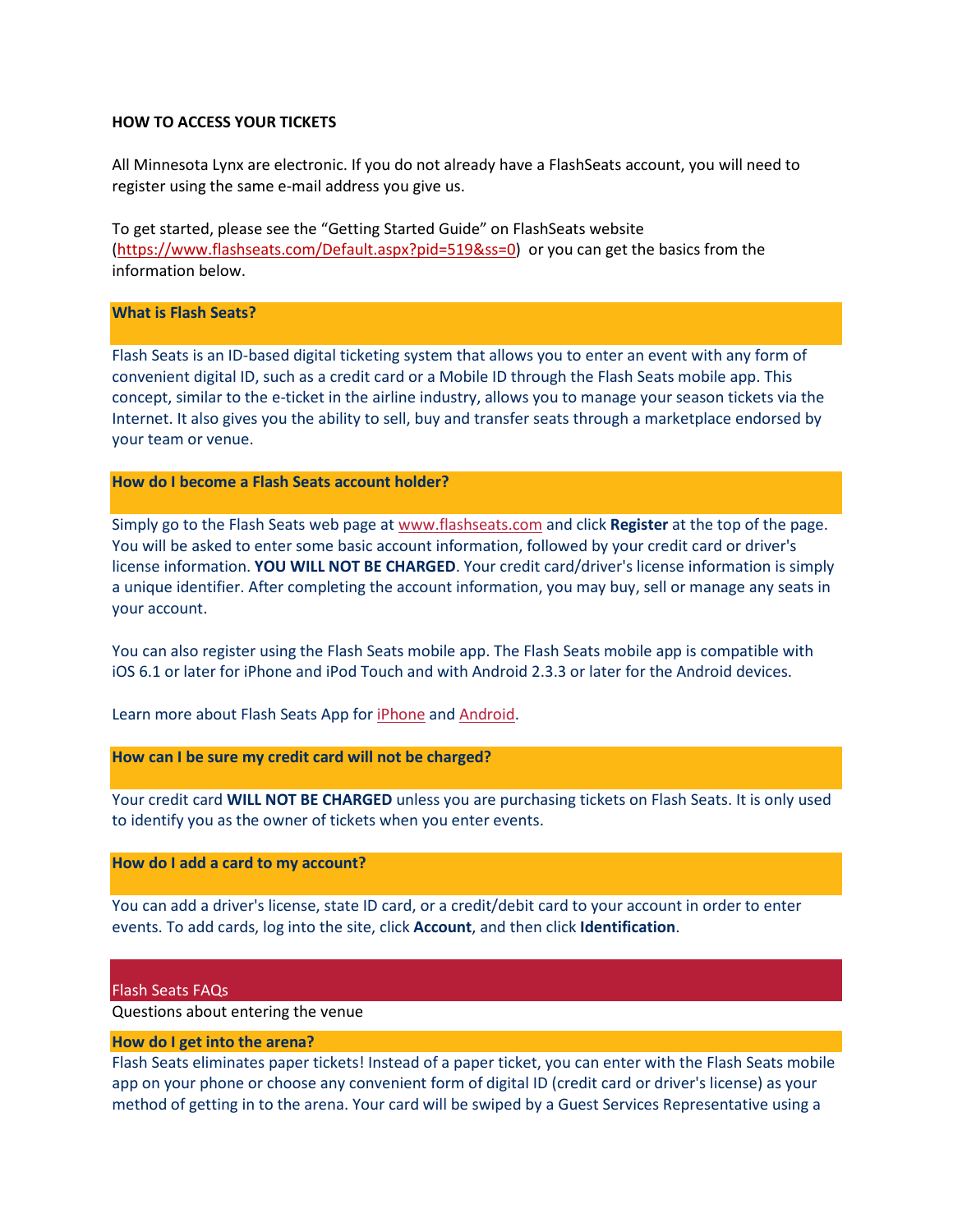handheld device. You will receive a [Seat Locator](https://www.flashseats.com/FAQsDetails.aspx?ss=0&a=2#e8) identifying your seats.**It's really fast!** Remember that the Seat Locator simply shows the location of your seats in the arena; it is not a ticket and cannot be used for re-entry into the arena. With Flash Seats, your ID is what gets you into the arena.

#### **If I forget my identification, can I still get into the event?**

If you arrive without your registered identification, just go to the Flash Seats Resolution Window at the Box Office. You will need to provide some form of ID and verification information previously entered in your account profile.

Don't forget you can enter events with the Flash Seats mobile app on your phone. Just download the app to your phone, log into your Flash Seats account and show your Mobile ID to the gate attendant who will scan it for entry. The Flash Seats mobile app is compatible with iOS 6.1 or later for iPhone and iPod Touch and with Android 2.3.3 or later for the Android devices.

Learn more about Flash Seats App for [iPhone](https://itunes.apple.com/us/app/flash-seats/id679164752?mt=8&ign-pt=uo%3D4) and [Android.](https://play.google.com/store/apps/details?id=com.flashseats.v2&hl=en)

#### **What if I don't have a digital ID on my account at the time of the event?**

When you arrive at the event, go to the Flash Seats Resolution Window at the Box Office, and a representative will help you enter an ID for your account.

If you have an iPhone or an Android phone, you can enter the event with the Flash Seats mobile app on your phone. Download the app to your phone, log into your Flash Seats account and show your Mobile ID to the gate attendant who will scan it for entry.

The Flash Seats mobile app is compatible with iOS 6.1 or later for iPhone and iPod Touch and with Android 2.3.3 or later for the Android devices.

Learn more about Flash Seats App for *[iPhone](https://itunes.apple.com/us/app/flash-seats/id679164752?mt=8&ign-pt=uo%3D4)* and **Android**.

#### **How can I be sure my tickets are good?**

Teams and venues that allow their tickets to be sold on Flash Seats endorse it as their official secondary marketplace. If seats are listed in your Flash Seats account and you have at least one form of valid ID associated with your account, such as a credit card or a Mobile ID through the Flash Seats mobile app on your phone, you have everything you need to go to the event. At the event, just swipe your ID at the gate and then enter the arena. With [digital ticketing,](https://www.flashseats.com/ElectronicTicketing.aspx?ss=0) you never have to worry about lost, stolen, or counterfeit tickets.

#### **What if my guests arrive at different times?**

Most people find it best to TRANSFER the seats to their guests prior to the event. This way your guests will be able to enter **whenever they arrive** using their own ID.

## **What if my credit card or license is lost or stolen?**

If your credit card is lost or stolen and then replaced by your credit card company before the event, you can register the new card on Flash Seats and remove your old card. If you do not have your credit card upon arriving at the event, you will need to go to the Flash Seats Resolution Window at Will Call to verify your identity.

#### **If my access is digital, how will the usher know where to seat me?**

Once you arrive at the gate and scan your Mobile ID or swipe your credit card or driver's license, a Seat Locator will be printed with your seat location on it. Just take the Seat Locator to the ushers and they will be able to seat you accordingly. Remember that the Seat Locator simply shows the location of your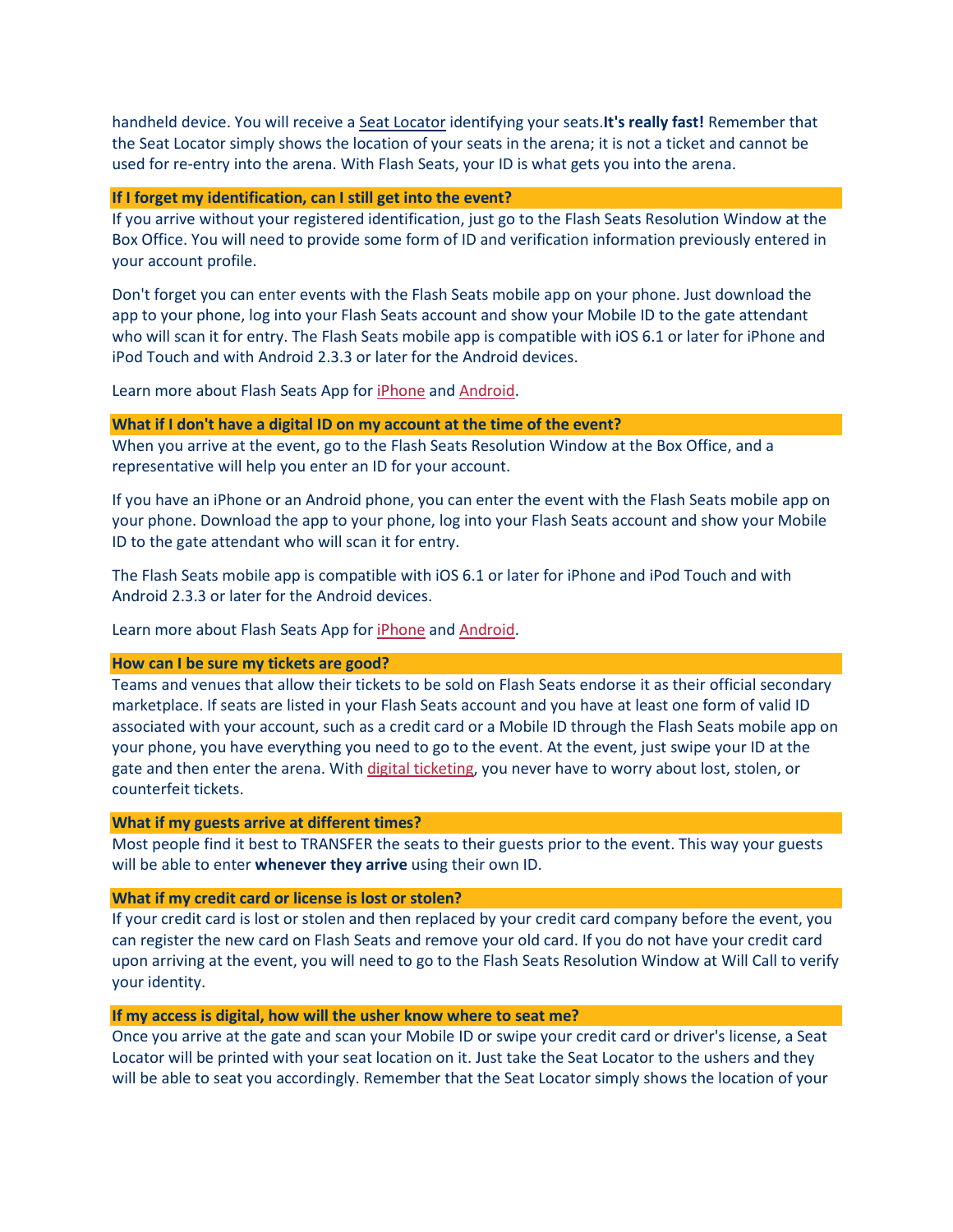seats in the arena; it is not a ticket and cannot be used for re-entry into the arena. With Flash Seats, your ID is what gets you into the arena.

#### **What happens if my credit card doesn't work at the gate?**

You will be escorted to the Flash Seats Resolution Window at the Box Office, where your account information will be verified. After confirming that there are seats for that particular event on your account, your [Seat Locator](https://www.flashseats.com/FAQsDetails.aspx?ss=0&a=2#e8) will be printed. Just take it to the ushers and they will be able to seat you accordingly.

You can also enter events with the Flash Seats mobile app on your phone. Just download the app to your phone, log into your Flash Seats account and show your Mobile ID to the gate attendant who will scan it for entry. The Flash Seats mobile app is compatible with iOS 6.1 or later for iPhone and iPod Touch and with Android 2.3.3 or later for the Android devices.

Learn more about Flash Seats App for [iPhone](https://itunes.apple.com/us/app/flash-seats/id679164752?mt=8&ign-pt=uo%3D4) and [Android.](https://play.google.com/store/apps/details?id=com.flashseats.v2&hl=en)

#### **Does each person need their own ID?**

No, each person does not have to have their own ID. You can swipe in your entire party with a single swipe or scan of any ID associated with the account. The Guest Services Representative will ask how many people are with you when you swipe your card. If you have guests that will arrive separately from you, you can transfer them each a ticket. This allows them to create their own Flash Seats account and enter with their own ID when they arrive.

#### Flash Seats FAQs

# Questions about transferring seats

# **How do I transfer seats?**

To transfer seats:

- Log in to your Flash Seats account, and click **Tickets**.
- Find the tickets you want to transfer.
- In the **Action** column, click the **Transfer** button. A page appears showing the details of the event.
- In the **Which tickets do you want to transfer** section, click each of the tickets you want to transfer. If you want to transfer all your tickets, click the **select all** link.
- In the **To whom do you want to transfer these tickets** section, enter the following information for the person you want to send the tickets to:
	- o First Name
	- o Last Name
	- o Email
	- o Re-enter Email
	- o Message to Recipient
	- o Recipient's Phone Number
- After you enter the necessary information, click the **Preview 'Flash Transfer'** button. A page appears, summarizing the details of the event and to whom you're transferring the tickets.
- Click the **Confirm Transfer** button. A page appears, telling you the tickets have been transferred.

# **How will I know when I have been transferred seats?**

You will receive an email with the event details. Follow the instructions in the email to create an account or login to your existing account on the Flash Seats site.